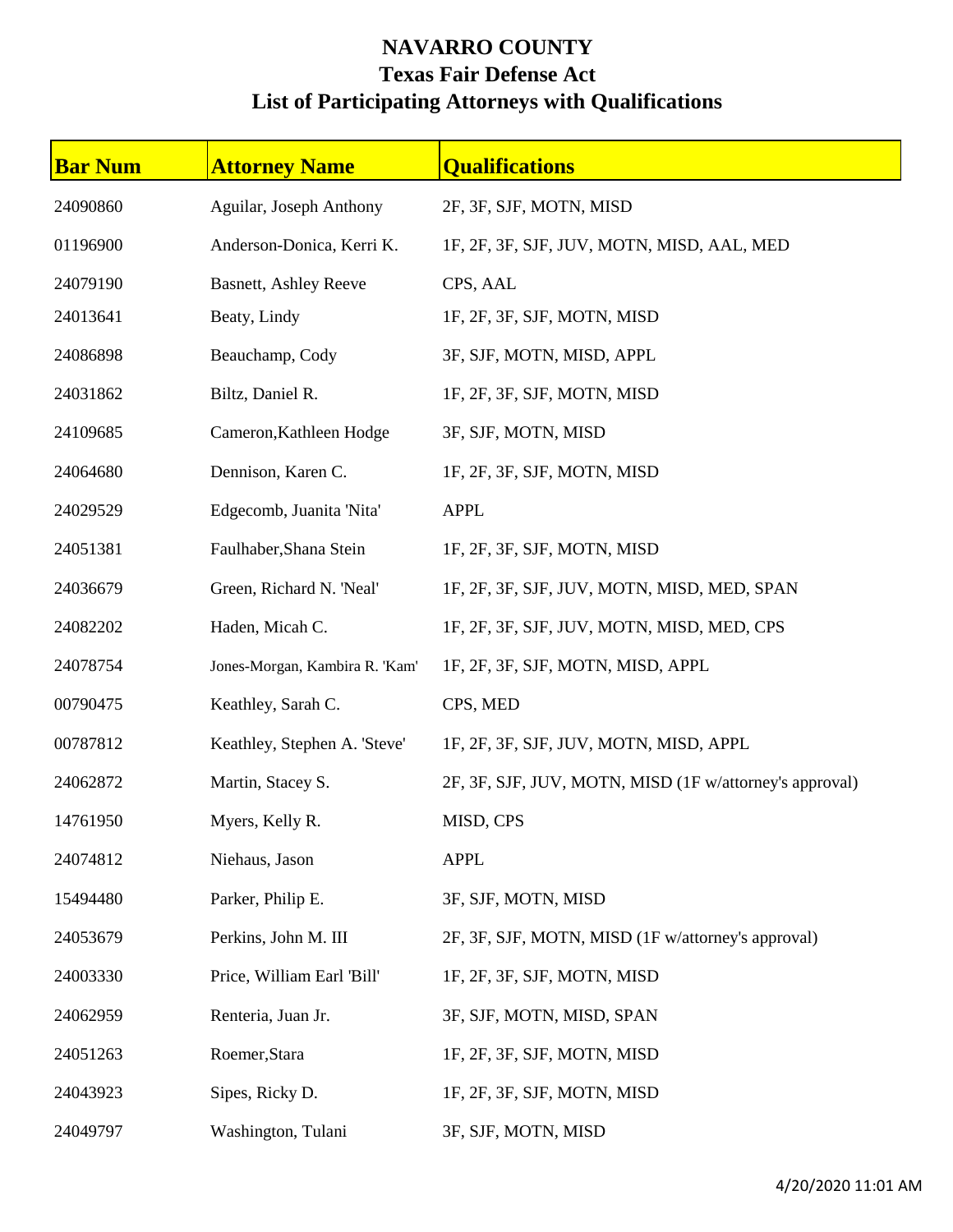## **NAVARRO COUNTY Texas Fair Defense Act List of Participating Attorneys with Qualifications**

| <b>Qualification</b> | <b>Description</b>                                         |  |
|----------------------|------------------------------------------------------------|--|
| 1F                   | 1st Degree Felonies                                        |  |
| 2F                   | 2nd Degree Felonies                                        |  |
| 3F                   | 3rd Degree Felonies                                        |  |
| $\operatorname{SJF}$ | <b>State Jail Felonies</b>                                 |  |
| <b>JUV</b>           | Juveniles                                                  |  |
| <b>MISD</b>          | Misdemeanor                                                |  |
| <b>MOTN</b>          | Motion to Revoke or Adjudicate Community Supervision Cases |  |
| <b>APPL</b>          | Appeals                                                    |  |
| <b>CPS</b>           | <b>Child Protective Services</b>                           |  |
| <b>MED</b>           | Mediator                                                   |  |
| <b>SPAN</b>          | Spanish Language                                           |  |
| AAL                  | <b>Attorney Ad-Litem</b>                                   |  |